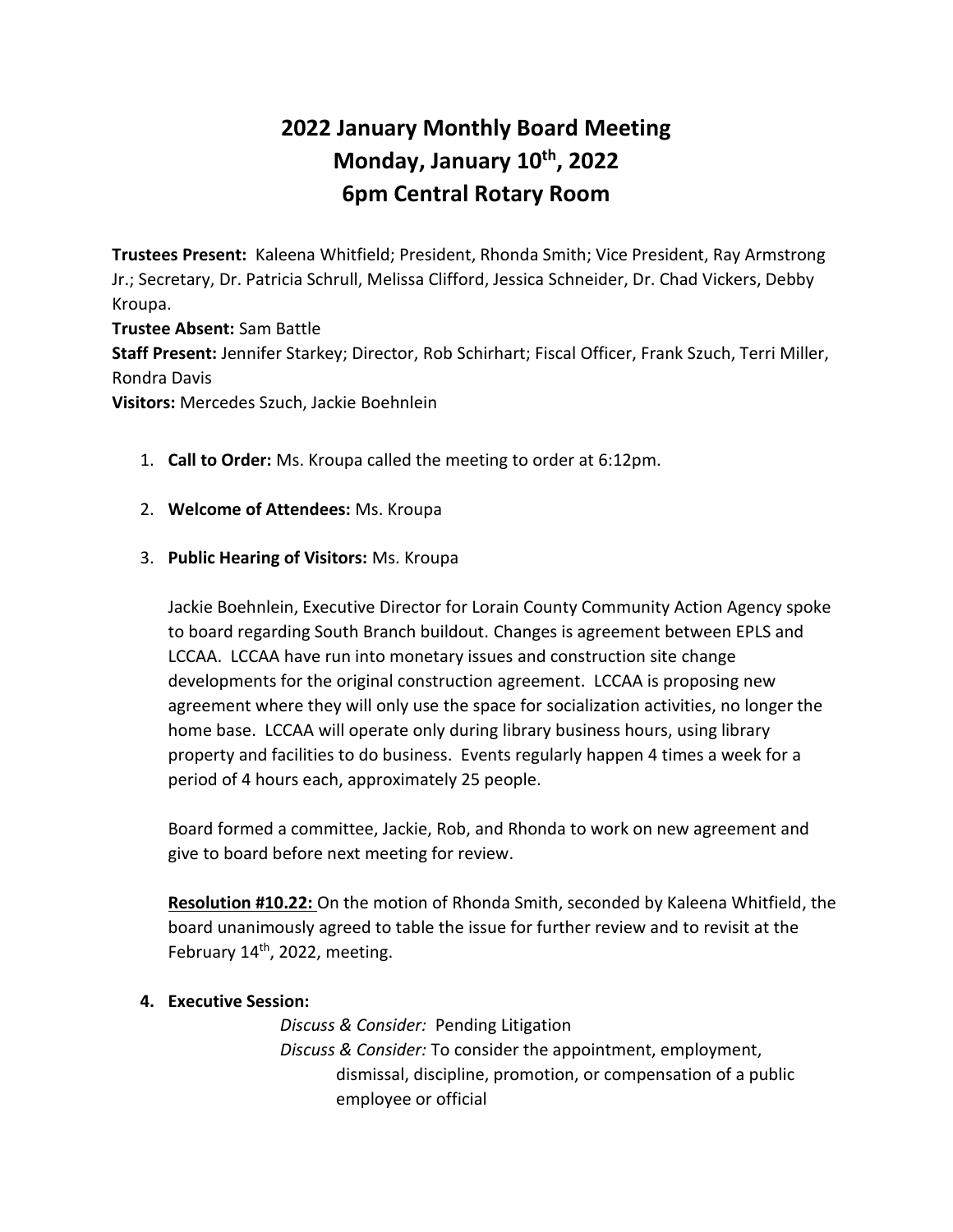**Resolution #11.22:** On the motion of Rhonda Smith, seconded by Dr. Chad Vickers, the board unanimously agreed, by roll call vote, to go into executive session at 6:20pm.

**Resolution #12.22:** On the motion of Rhonda Smith, seconded by Ray Armstrong Jr., the board unanimously agreed, by roll call vote, to come out of executive session at 7:27pm.

### **5. Consent Agenda Items:**

- a. Approval of December 10th, 2021, Meeting Minutes
- b. Personnel Actions:

New Hire: Jennifer Starkey, Director

c. Memorials:

| Vandemark Jewelers \$25.00 |          | in memory of Edward A. Scrivens  |
|----------------------------|----------|----------------------------------|
| Vandemark Jewelers \$25.00 |          | in memory of Alex Krutowskis     |
| Vandemark Jewelers \$25.00 |          | in memory of Robert G. Dempsey   |
| Vandemark Jewelers \$50.00 |          | in memory of Carol Wagner        |
| Iroquois Group Charitable  |          |                                  |
| <b>Giving Fund</b>         | \$500.00 | in memory of Mike Thomin         |
| Peggy Dalton Love          | \$50.00  | <b>General Donation</b>          |
| 95 Book Club               | \$550.00 | <b>General Donation</b>          |
| 95 Book Club               | \$25.00  | <b>General Donation</b>          |
| Vandemark Jewelers         | \$25.00  | in memory of Marilou Hiltabiddle |
| Vandemark Jewelers         | \$25.00  | in memory of Catherine Wilber    |
| Mary Ann Novak             | \$30.00  | in memory of Gerald Koepp        |
| Vandemark Jewelers \$25.00 |          | in memory of Lester Freeman      |
| MaryAnn Walker             | \$100.00 | in memory of Gerald Koepp        |

**Resolution #13.22:** On the motion of Ray Armstrong Jr., seconded by Rhonda Smith, the board unanimously approved the Consent Agenda Items.

- 6. **Fiscal Officer's Report:** Mr. Schirhart
	- Discussion of financial investment yields and interest rates on accounts.
	- December and FY2021 are closed.
	- Budget and purchase orders have been loaded for FY2022.

**Resolution #14.22:** On the motion of Dr. Patricia Schrull, seconded by Rhonda Smith, the board unanimously approved the Fiscal Officer's report.

- **7. Director's Report:** Ms. Starkey
	- Library has distributed 6000 COVID test kit to date. We intend to continue participation in the test kit distribution.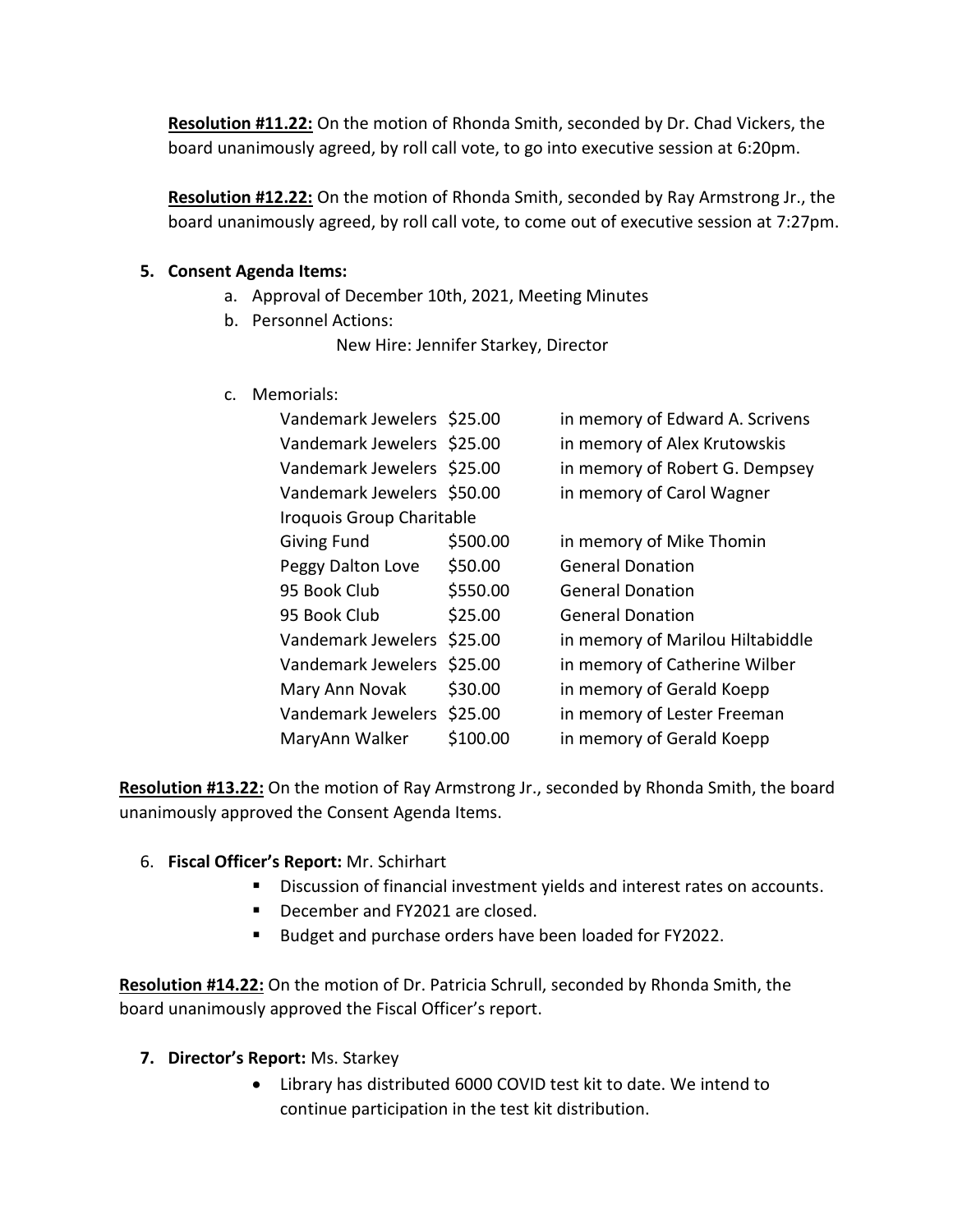- Omicron surge response measures effecting library in temporarily closing South branch out of precaution, reinstating masking requirements and cancel in-person programs. We moved to curbside for a week due to staff shortages and illnesses. Currently operating reduced hours, full COVID protocol.
- Central lockers have been installed and operational. No additional leaks at Central. Frank has requested quotes to upgrade security system at West River and additional cameras at Central.
- Jennifer Harmon recently promoted to Community Engagement Director. Duties include overseeing, PR, Programming and Marketing, and the Outreach Department. Jennifer will report to Director.
- Director continues meeting with staff, Community leaders, OLC, and Clevnet Leadership.

**Resolution #15.22:** On the motion of Jessica Schneider, seconded by Ray Armstrong Jr., the board unanimously agreed to approve the Directors Report.

- 8. **President's Report:** Ms. Kroupa
- **9. Committee Reports:**

Friends of EPLS - none Friends of EPLS Keystone - none Elyria Public Library Foundation – Ms. Smith spoke for foundation, next meeting will be January 19<sup>th</sup>, 2022. AD HOC Committee – Board is planning staff appreciation for end of month. Hopes to continue appreciation efforts for the long-term.

**Resolution 16.22:** On the motion of Dr. Chad Vickers, seconded by Kaleen Whitfield, the board unanimously approved the Committee Reports.

- 10. **Old Business:** none
- 11. **New Business:**

*Discuss & Consider:* Motion to approve updated Circulation Policy & Procedure Edits: pg. 1 – 2<sup>nd</sup> paragraph change to 6<sup>th</sup> birthday pg. 3 – Rules for 3 for Me cards to change to new name Inquire with Clevnet per better notifications on late items and lost items